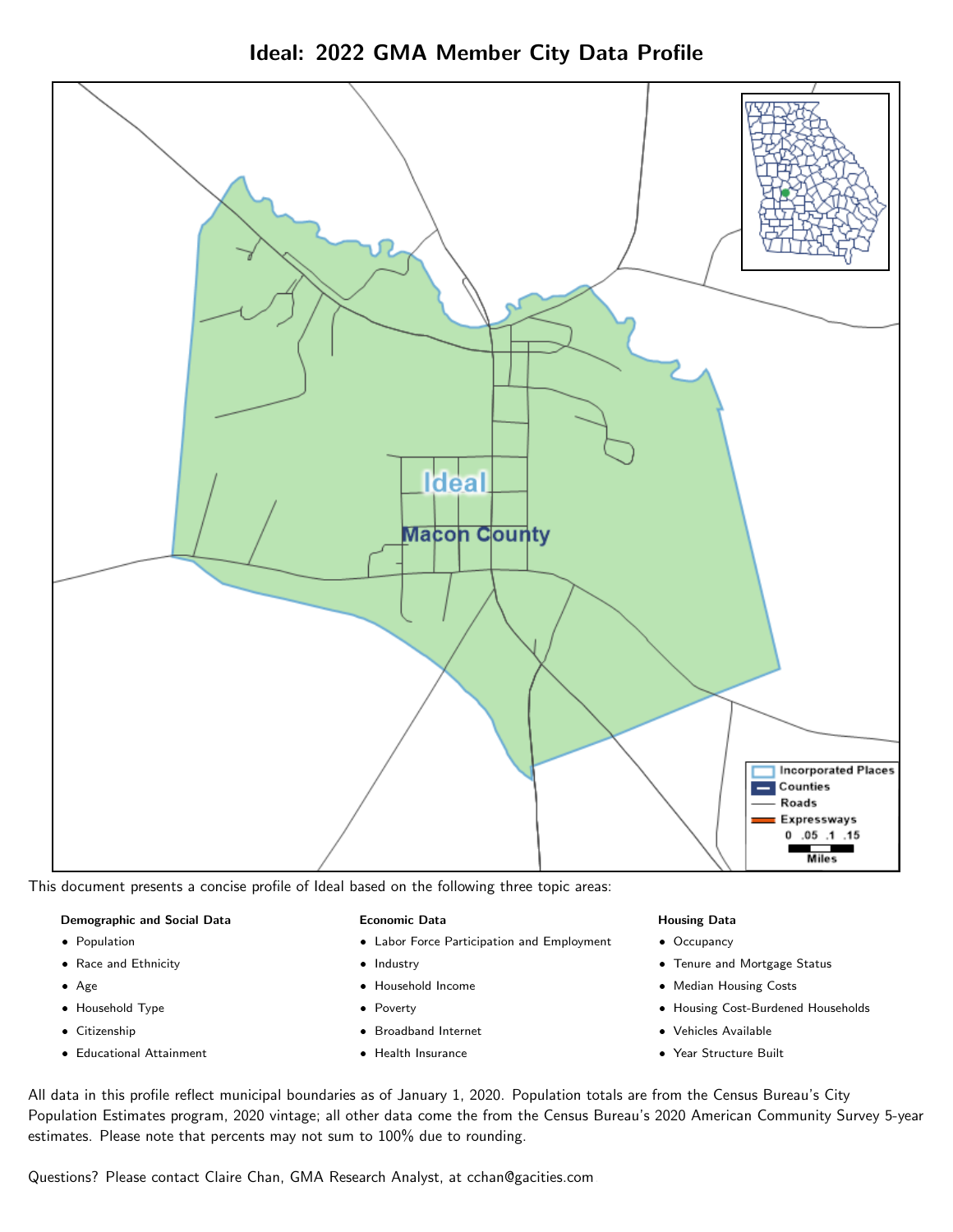# Ideal: Demographic and Social



Age

**Citizenship** 



16% 14% 12% 10% 8% 6% 4% 2% 0% 2% 4% 6% 8% 10% 12% 14% 16%

Source: American Community Survey, 2020 5-year estimates, table B01001 Source: American Community Survey, 2020 5-year estimates, table B11001

# Native Born 100%

#### Race and Ethnicity



Source: U.S. Census Bureau, City Population Estimates, 2020 vintage Source: American Community Survey, 2020 5-year estimates, table B03002

# Household Type



# Educational Attainment



Source: American Community Survey, 2020 5-year estimates, table B05002 Source: American Community Survey, 2020 5-year estimates, table B15002

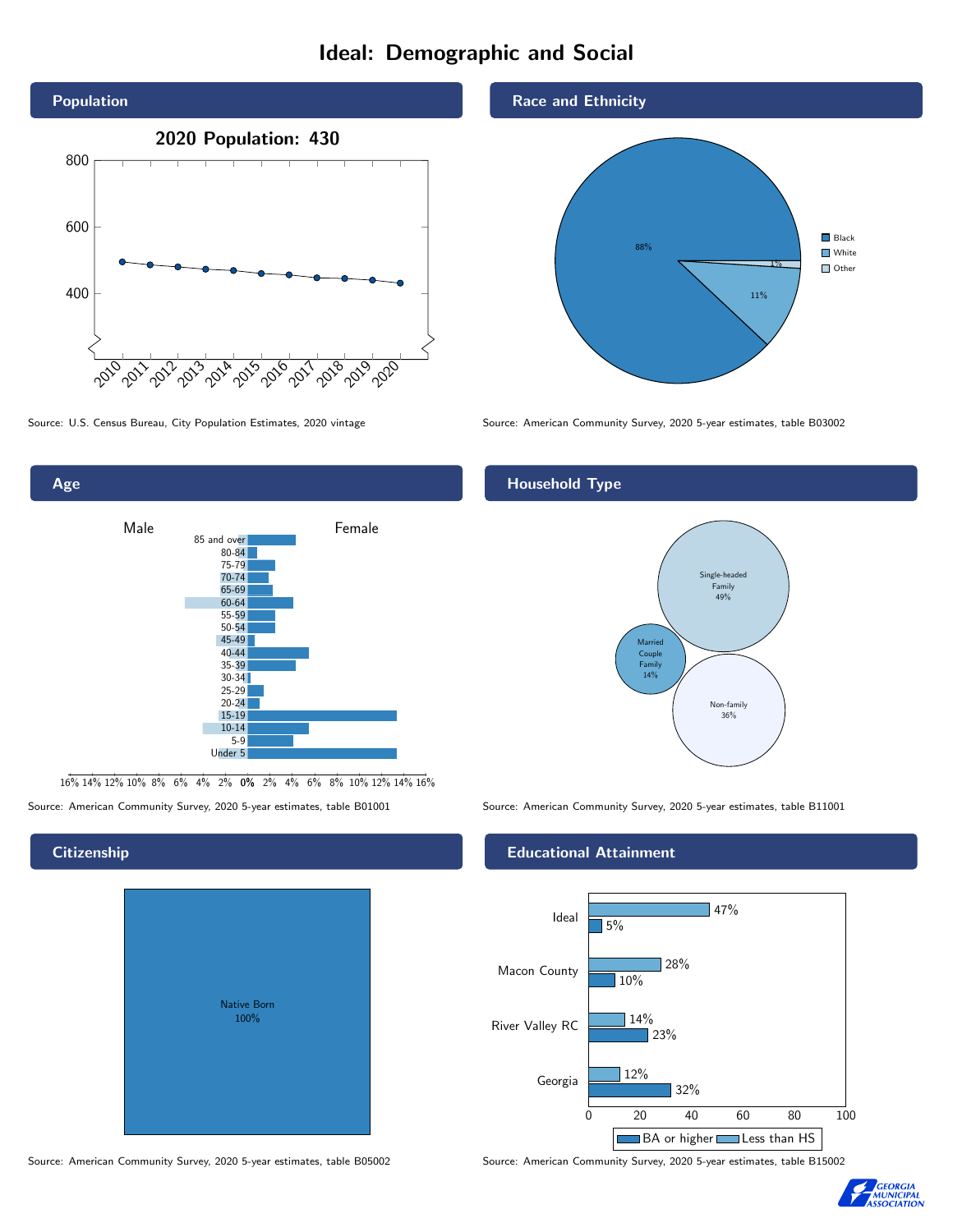# Ideal: Economic



Unemployment Rate: 9.6%



Source: American Community Survey, 2020 5-year estimates, table B23001 Note: Unemployment rate is based upon the civilian labor force.



| Agriculture, forestry, fishing and hunting, and mining      | $3\%$ |
|-------------------------------------------------------------|-------|
| Construction                                                | $0\%$ |
| Manufacturing                                               | 3%    |
| <b>Wholesale Trade</b>                                      | $0\%$ |
| Retail Trade                                                | $2\%$ |
| Transportation and warehousing, and utilities               | 8%    |
| Information                                                 | $0\%$ |
| Finance and insurance, real estate, rental, leasing         | $0\%$ |
| Professional, scientific, mgt, administrative, waste mgt    | $0\%$ |
| Educational services, and health care and social assistance | 83%   |
| Arts, entertainment, recreation, accommodation, food        | $0\%$ |
| service                                                     |       |
| Other services, except public administration                | $1\%$ |
| Public administration                                       | $0\%$ |

Source: American Community Survey, 2020 5-year estimates, table C24030



Source: American Community Survey, 2020 5-year estimates, tables B19013 and B19025 Source: American Community Survey, 2020 5-year estimates, table B17010



14%

20%

 $720%$ 

29%

30%

# Health Insurance

Georgia

Ideal



0 20 40 60 80 100

Total Population Children

48%

68%

91%

Source: American Community Survey, 2020 5-year estimates, table B28002 Source: American Community Survey, 2020 5-year estimates, table B18135